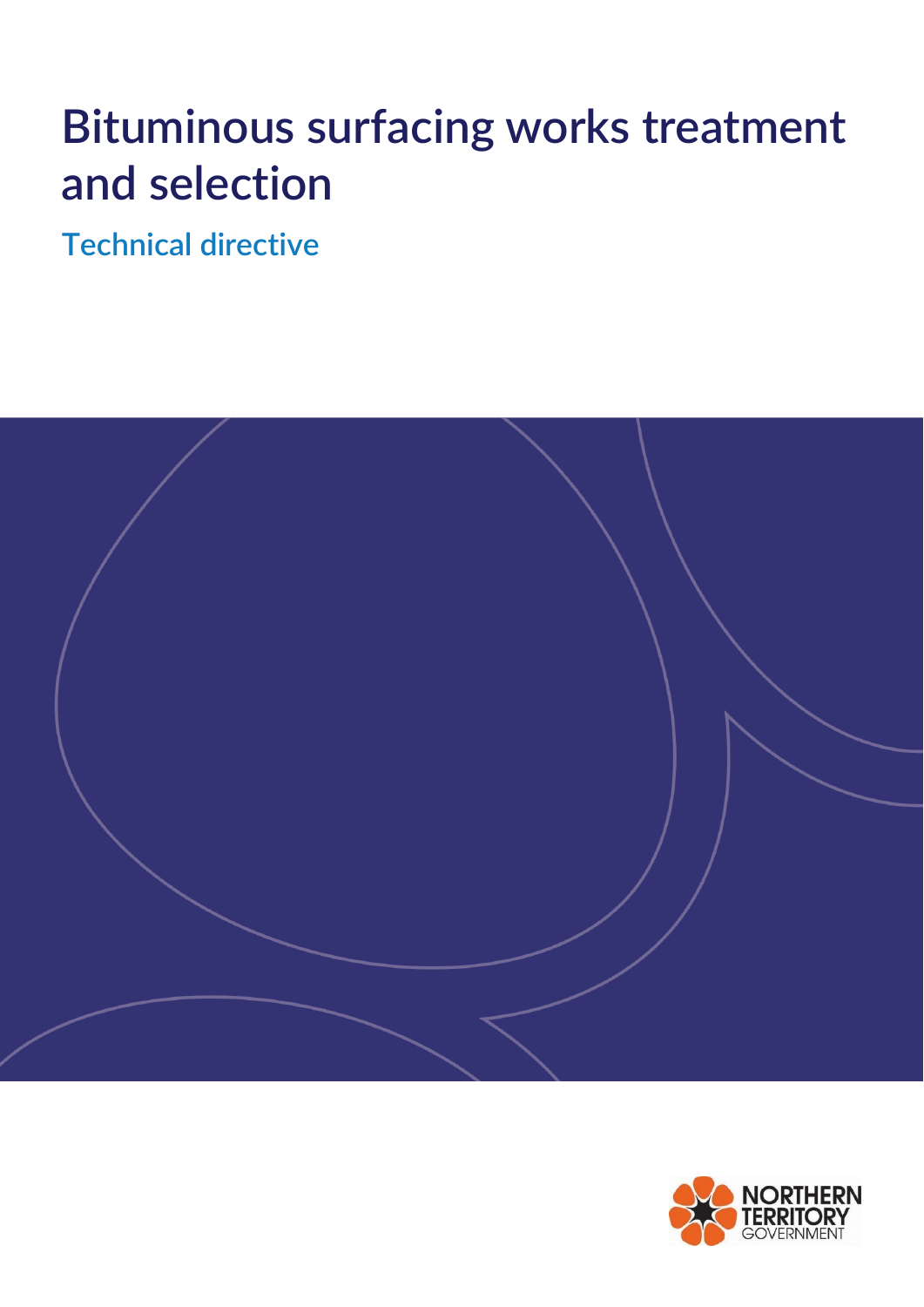| Document title         | Bituminous surfacing works treatment and selection  |
|------------------------|-----------------------------------------------------|
| <b>Contact details</b> | Department of Infrastructure Planning and Logistics |
| Approved by            | Project Director Civil Assets Management            |
| Date approved          | 29/11/2019                                          |
| <b>Document review</b> | Annually                                            |
| <b>TRM</b> number      | 2017/0362-0001.03                                   |

| <b>Version</b> | Date       | <b>Author</b> | <b>Changes made</b>                                                                                                             |
|----------------|------------|---------------|---------------------------------------------------------------------------------------------------------------------------------|
| 1.0            | 29/11/2019 | Andrew Batson | New template, minor format changes<br>replaces version 9, 12 March 2019, added<br>reference to Type 4 A15E asphalt<br>pavements |
|                |            |               |                                                                                                                                 |
|                |            |               |                                                                                                                                 |

| Acronyms | <b>Full form</b> |
|----------|------------------|
|          |                  |
|          |                  |
|          |                  |
|          |                  |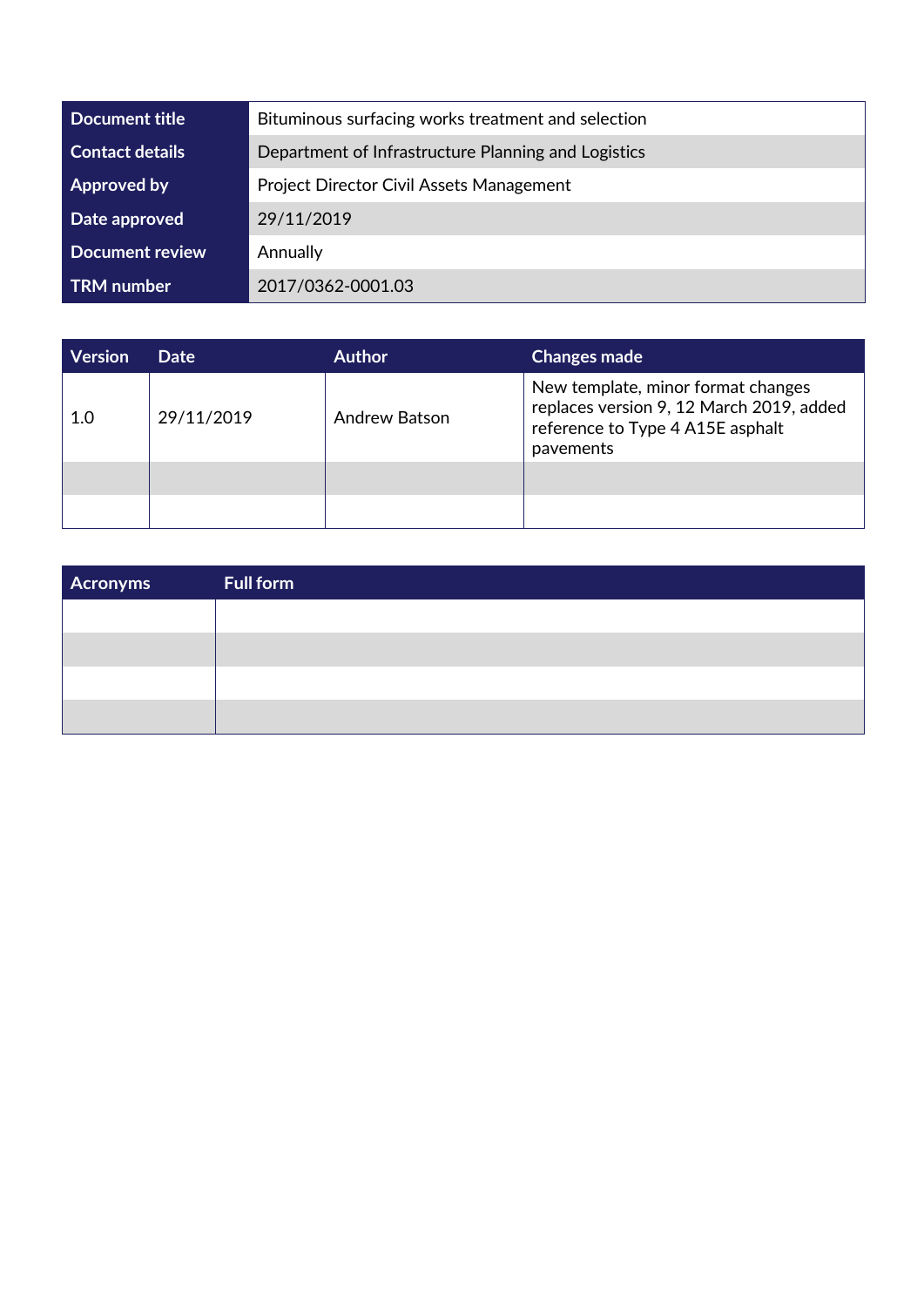# **Contents**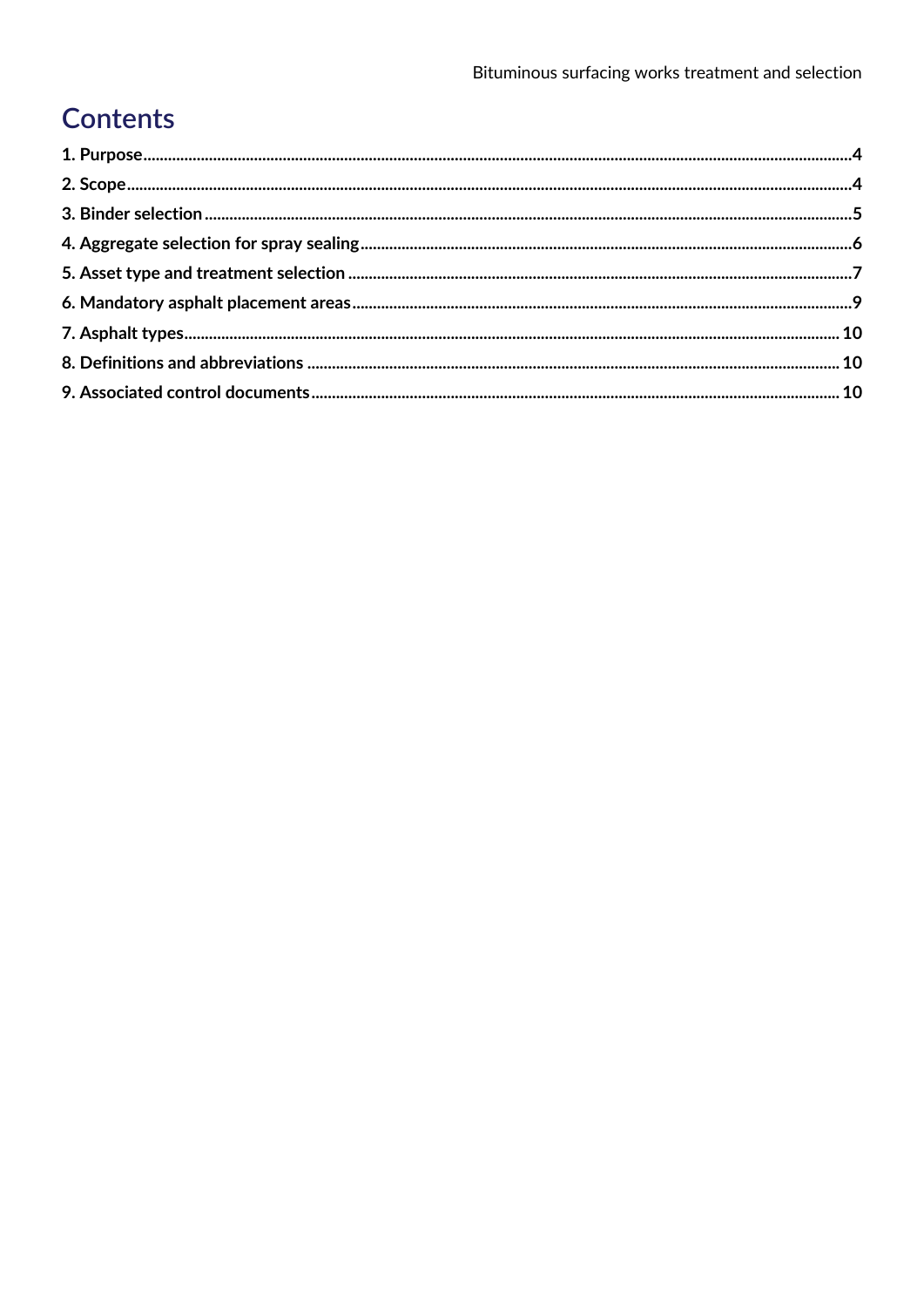### <span id="page-3-0"></span>**1. Purpose**

The purpose of this technical directive is to outline the default position for the selection of Binder Types, Aggregate sizes and Asset Treatments Type for Spray Sealing and Asphalt Surfacing works for Northern Territory government road and civil assets. The document is applied across all regions in the NT.

This standard aims to ensure that all Government assets are managed consistently and use best practices when using bituminous products and treatments.

This standard has combined four previous former Department of Transport and Department of Infrastructure policies and guidance documents regarding binder selection, aggregate selection, and treatment types, inclusive of what type of treatment is required at defined locations.

This standard replaces these former documents:

- Spray Seal Surfacing Part 1 Selection of Binder Type DoT
- Work Instruction Spray Seal Surfacing Part 3 Selection of Aggregate Sizes CD
- Work Instruction Surfacing Types DoI
- Asphalt and Spray Seal in Urban Areas RND

### <span id="page-3-1"></span>**2. Scope**

This policy is applicable to all Departmental staff and contracted parties that manage construction and or design works on Government assets.

The policy applies to all new construction works, maintenance works and 3<sup>rd</sup> party developments on Government assets administered by the Department of Infrastructure and Planning and Logistics.

Variations and exemptions to the policy can be approved by the Director of Engineering and Environment Services.

The selections and treatments set out in this document are based on materials and workmanship being carried out using Northern Territory specifications and directives.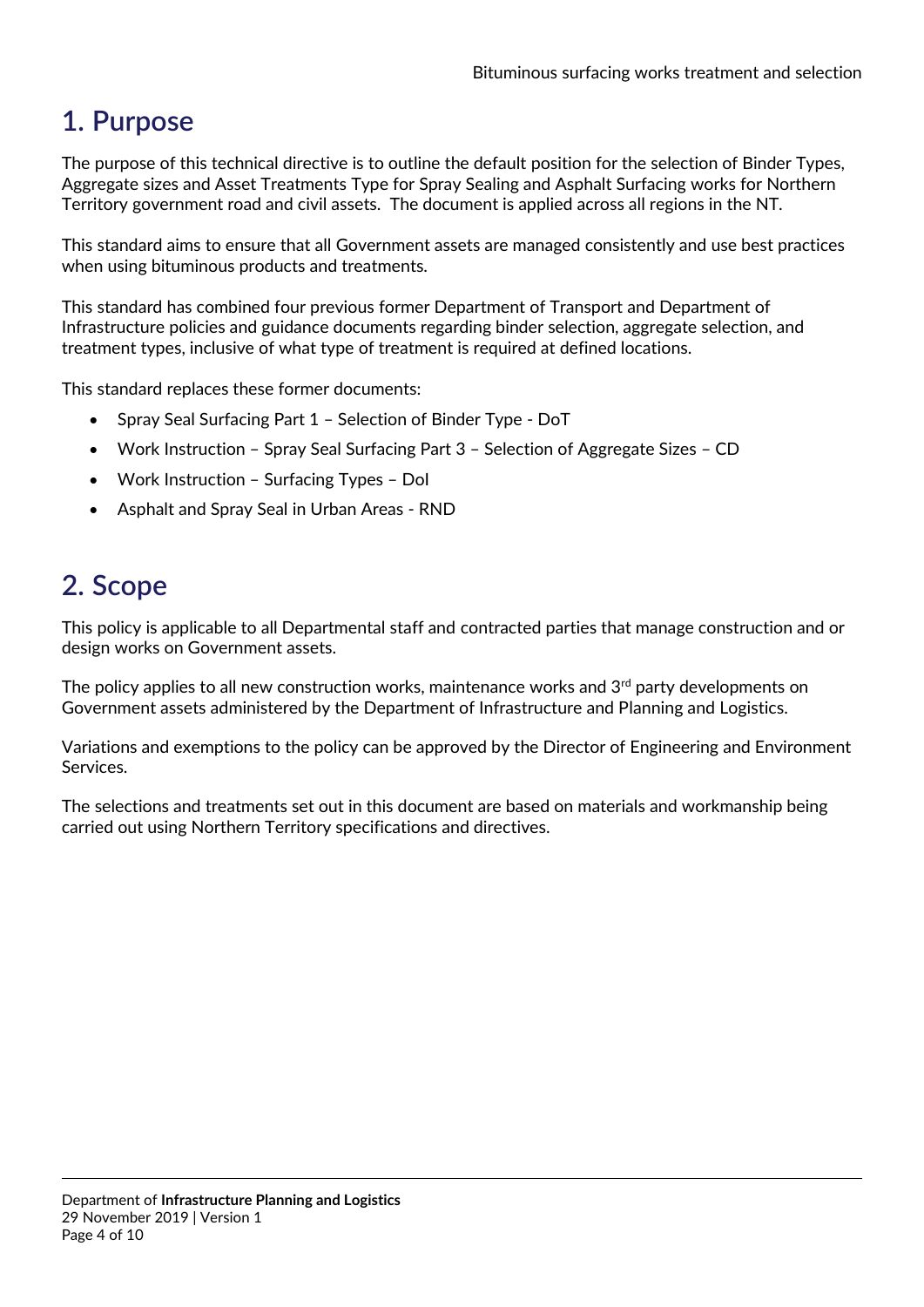# <span id="page-4-0"></span>**3. Binder selection**

### All = All regions

### **Priming and Primersealing**

| <b>Region</b>                     | <b>Binder Type</b>                                                               |
|-----------------------------------|----------------------------------------------------------------------------------|
| $All1 - Prime$                    | AS2008 Class bitumens                                                            |
| $All1$ – Primerseal (AMC 5 and 6) | Class C240/C320                                                                  |
| All - Emulsion Primes             | Proprietary Products - approval from DIPL<br>Bitumen section required before use |

<sup>1</sup>Prime is required when detours are in place and primerseal when construction is under traffic.

### **Initial Seal Work**

| <b>Region - All</b>                | <b>Binder Type</b> |
|------------------------------------|--------------------|
| Carriageways                       | S10E               |
| Truck Bays and Heavy Vehicle Areas | S20E               |

#### **Resealing Work**

| <b>Region - All</b>                | <b>Binder Type</b> |
|------------------------------------|--------------------|
| Carriageways                       | S10E               |
| Truck Bays and Heavy Vehicle Areas | S20E               |

#### **Emulsion Treatments**

| <b>Region - All</b> | <b>Binder Type</b> |
|---------------------|--------------------|
| Tack coat           | CRS170/60          |
| Enrichment          | CMS 170/60         |

#### **SAMI Seals**

|      | <b>Binder Type</b> |
|------|--------------------|
| -114 | S25E               |
| All  |                    |

### **Asphalt**

| <b>Region - All</b>                         | <b>Binder Type</b> |
|---------------------------------------------|--------------------|
| Major Urban Roads*                          | A15E               |
| <b>Regional Urban Subdivisions</b>          | A <sub>2</sub> OE  |
| <b>Regional Rural Asphalt</b>               | <b>A20E</b>        |
| Car Parks <sup>2</sup>                      | <b>S10E</b>        |
| Shared paths                                | Class 320          |
| <b>Port Facilities</b>                      | A35P               |
| All Racetracks                              | A35P               |
| Very High Stress Intersections <sup>3</sup> | A35P               |

\*Refer to section 5 and 6 for roads requiring "Asphalt Surfacing".

 $2$  Minimum bitumen properties required. Bitumen with properties exceeding S10E may be substituted, example A20E, A15E with an increase to bitumen content.

<sup>3</sup> Approval from Executive Director Civil Services required before specified.

<sup>4</sup>For SAMI seals S25E can be substituted with A15E

Selection of binder type other than those specified above can be considered in special circumstances to the approval of the Director of Engineering and Environment Services. For example, resealing a heavily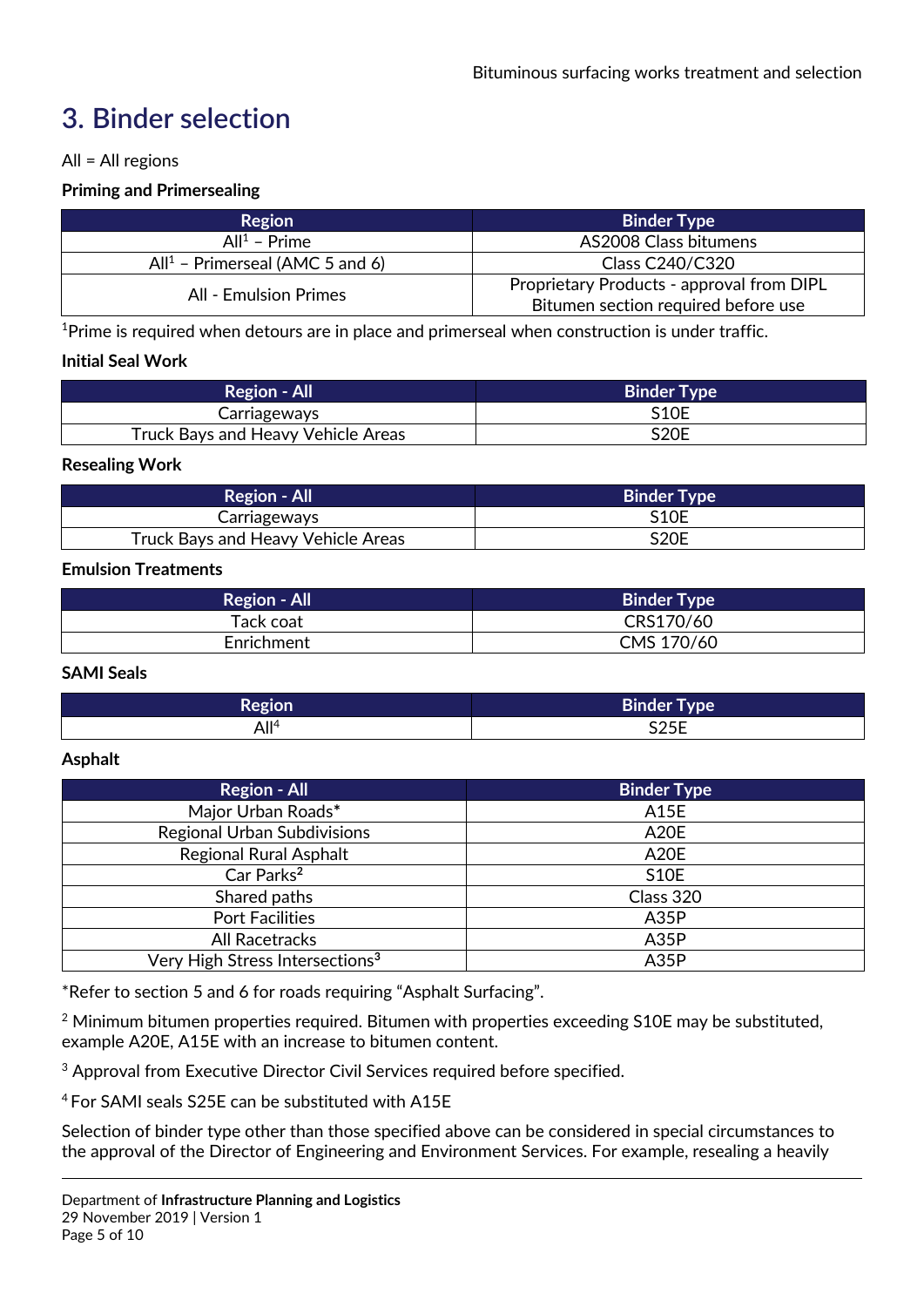cracked surface may require a Geotextile seal, S20E, S25E type binders or crumb rubber S45R. Seek specialised advice from the DIPL Bitumen section on the use of these products.

### <span id="page-5-0"></span>**4. Aggregate selection for spray sealing**

### **New Works - Sealing**

| <b>Region - all</b>                   | <b>Treatment</b> |
|---------------------------------------|------------------|
| Urban Arterials                       | 14 and 7         |
| National Highway                      | 14 and 7         |
| Rural Arterial > 100 vpd              | 14 and 7         |
| Rural Arterial < 100 vpd <sup>4</sup> | 14               |
| Local Roads > 100 vpd                 | 14 and 7         |
| Local Roads < 100 vpd                 | 14               |
| Airstrips                             | 14 and 7         |
| Remote Localities <sup>5</sup>        | 14 and 7         |

<sup>4</sup>Where there is greater than 35% heavy vehicles use 14/7 two coat seal

<sup>5</sup>Where there is a high cost of mobilisation, example: Nhulunbuy, Docker River and Kintore.

NOTE: 14 and 7 are a 2 coat process.

### **New Works - Seal Widenings**

| Region | <b>Treatment</b>                     |
|--------|--------------------------------------|
| All    | Match existing size, type and colour |

#### **Resealing**

| <b>Region</b>         | <b>Treatment</b>                                            |
|-----------------------|-------------------------------------------------------------|
| All - Existing size   | generally one size smaller than existing size as<br>follows |
| 20 <sub>mm</sub>      | 14 <sub>mm</sub>                                            |
| 14 <sub>mm</sub>      | 10 <sub>mm</sub>                                            |
| 10 <sub>mm</sub>      | 7 <sub>mm</sub>                                             |
| 7 <sub>mm</sub>       | 14 <sub>mm</sub>                                            |
| $14/7 - 2$ Coat       | 10 <sub>mm</sub>                                            |
| All - Urban Arterials | $14/7 - 2$ coat process                                     |
| Airstrips             | Seek specialised advice from the DIPL Bitumen<br>section    |

**Note: National Highways - Do not use 7mm for resealing works.**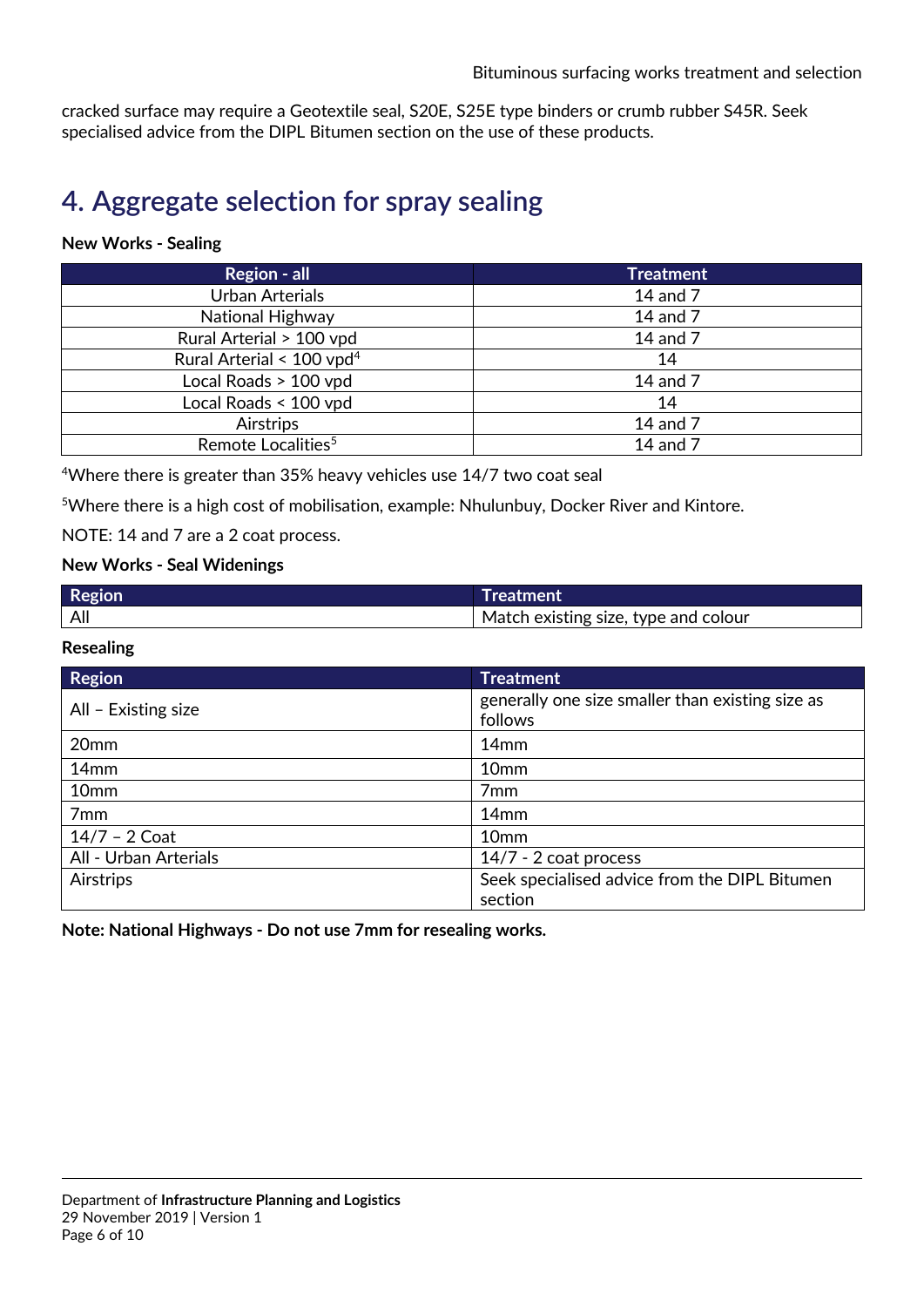### **Microsurfacing / Slurry**

| <b>ANSSE</b> | æ.<br>Treatment |
|--------------|-----------------|
| וור          | mm              |

Variations to above selections can be considered in special circumstances, but requires approval, from the Director of Engineering and Environment Services.

# <span id="page-6-0"></span>**5. Asset type and treatment selection**

| <b>Asset Type</b>                                                                  | <b>Construction</b><br><b>Type</b> | <b>Product Name</b>  | <b>Bitumen</b><br><b>Type</b> | <b>Aggregate</b><br><b>Size</b><br>(mm) | <b>Depth</b><br>(mm) |
|------------------------------------------------------------------------------------|------------------------------------|----------------------|-------------------------------|-----------------------------------------|----------------------|
| Urban Footpaths / Cycle<br>paths                                                   | <b>New</b>                         | Concrete             | N/A                           | 10                                      | 100                  |
| Urban Footpaths / Cycle<br>paths                                                   | New / Overlay                      | AC10 - Type 2        | 320                           | 10                                      | 30                   |
| Rural Footpaths / Cycle                                                            | New / Reseal                       | Seal                 | 320                           | 10                                      | N/A                  |
| Carparks - Light Vehicles<br>only                                                  | New / Overlay                      | AC10 - Type 2        | <b>S10E</b>                   | 10                                      | 30                   |
| Carparks - Light / Some<br><b>Heavy Vehicles</b>                                   | New / Overlay                      | <b>AC14 - Type 5</b> | <b>S10E</b>                   | 14                                      | 35                   |
| <b>Urban Roads</b>                                                                 | New / Overlay                      | <b>AC14 - Type 5</b> | A15E                          | 14                                      | 40                   |
| Urban Intersections                                                                | New / Overlay                      | AC14 - Type 5        | A15E                          | 14                                      | 50                   |
| <b>Urban Roundabouts</b>                                                           | New / Overlay                      | AC14 - Type 5        | A15E                          | 14                                      | 50                   |
| Urban Subdivisions <sup>6</sup>                                                    | New / Overlay                      | <b>AC14 - Type 5</b> | A15E                          | 14                                      | 40                   |
| <b>Asphalt Pavements</b>                                                           | <b>New</b>                         | $AC20 - Type4$       | A15E                          | 20                                      | Varies               |
| Regional Urban<br>Subdivisions <sup>7</sup>                                        | New / Overlay                      | AC14 - Type 3        | <b>A20E</b>                   | 14                                      | 40                   |
| Regional Rural Asphalt <sup>7</sup>                                                | New / Overlay                      | AC14 - Type 3        | <b>A20E</b>                   | 14                                      | 40                   |
| Regional Rural Towns -<br><b>Subdivisions or Arterial</b><br>Roads <sup>8</sup>    | New / Reseal                       | Seal                 | <b>S10E</b>                   | 14/7                                    | N/A                  |
| New works - Urban<br><b>Industrial Subdivisions</b>                                | New / Overlay                      | AC14 - Type 5        | A15E                          | 14                                      | 40                   |
| New works - Urban<br>Industrial Intersections -<br><b>Light and Heavy Vehicles</b> | New / Overlay                      | AC14 - Type 5        | A15E                          | 14                                      | 50                   |
| Urban Roads - Spray<br>Sealing                                                     | <b>New</b>                         | Seal                 | <b>S20E</b>                   | 14/7                                    | N/A                  |
| Rural Roads <sup>9</sup>                                                           | New/Reseal                         | Seal                 | <b>S10E</b>                   | refer "new seal" table<br>above         |                      |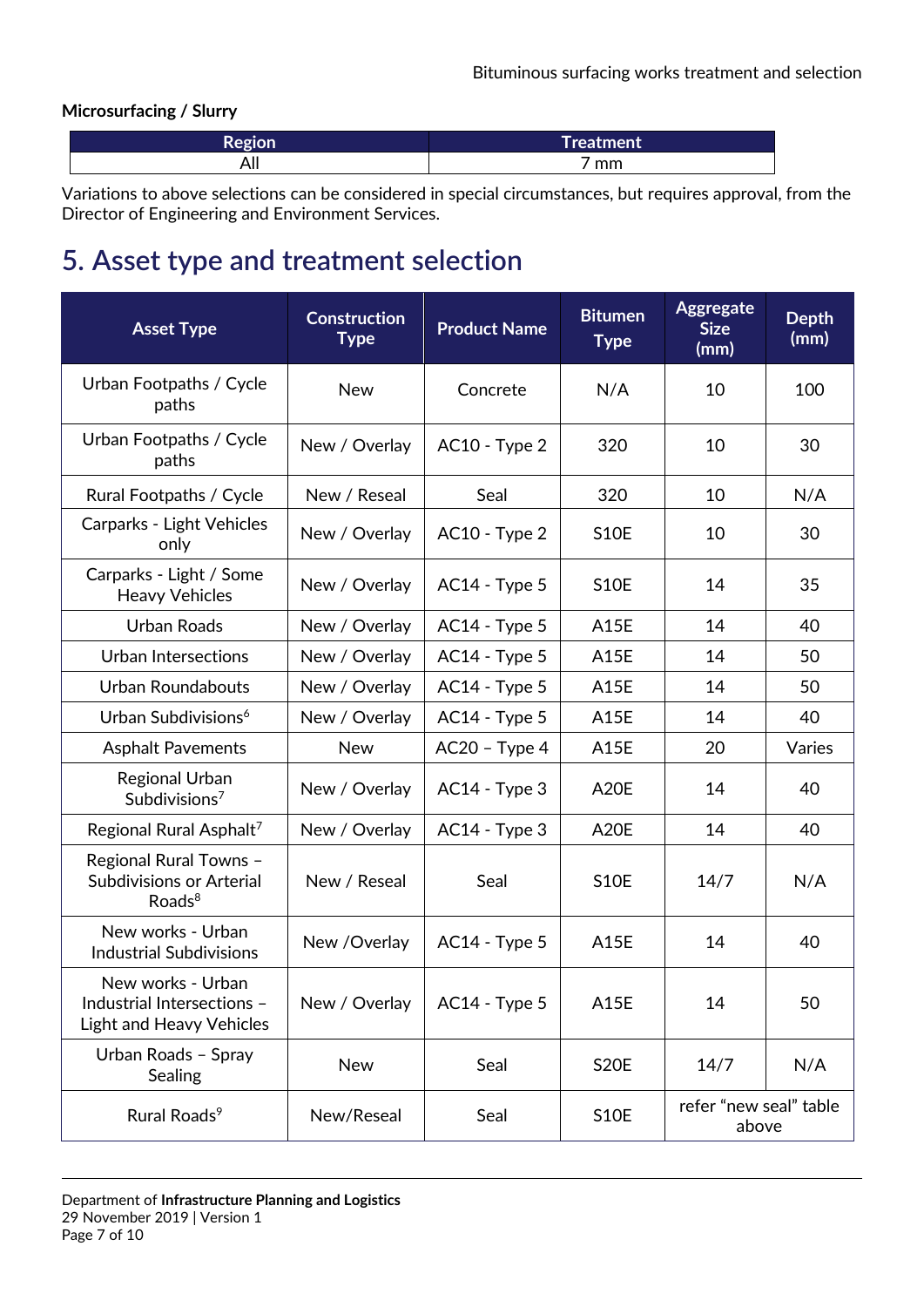| <b>Rural Roads - Intersections</b><br>with heavy vehicle<br>movements         | New /Reseal | Seal | <b>S20E</b> | 14/7  | N/A |
|-------------------------------------------------------------------------------|-------------|------|-------------|-------|-----|
| <b>Rural Roads - Intersections</b><br>minimal / no heavy vehicle<br>movements | New /Reseal | Seal | <b>S10E</b> | 14/7  | N/A |
| Rural Roads - Property<br>Intersections / access<br>Light Vehicles Only       | New /Reseal | Seal | <b>S10E</b> | 14/7  | N/A |
| Rural Roads - Property<br>Intersections / access<br>Some Heavy Vehicles       | New /Reseal | Seal | <b>S10E</b> | 14/7  | N/A |
| <b>Rural Industrial</b><br>Intersections - Light and<br><b>Heavy Vehicles</b> | New /Reseal | Seal | <b>S20E</b> | 20/10 | N/A |
| Floodway - Rural                                                              | New/Reseal  | Seal | <b>S10E</b> | 14/7  | N/A |
| Flood Plains, Waterways<br>and Flood Zones                                    | New/Reseal  | Seal | <b>S10E</b> | 20/10 | N/A |
| <b>Truck Bays</b>                                                             | <b>New</b>  | Seal | <b>S20E</b> | 20/10 | N/A |
| <b>Truck Bays</b>                                                             | Reseal      | Seal | <b>S20E</b> | 14/7  | N/A |
| <b>Rest Areas</b>                                                             | <b>New</b>  | Seal | <b>S10E</b> | 14/7  | N/A |
| <b>Rest Areas</b>                                                             | Reseal      | Seal | <b>S10E</b> | 14/7  | N/A |

<sup>6</sup> Where A15E is manufactured or mobile plants are available / specified

<sup>7</sup>Mix Design is to be "Heavy"

<sup>8</sup> Where Asphalt is not produced locally, design shall be based on a seal or Rural Communities

9 Includes Remote towns and communities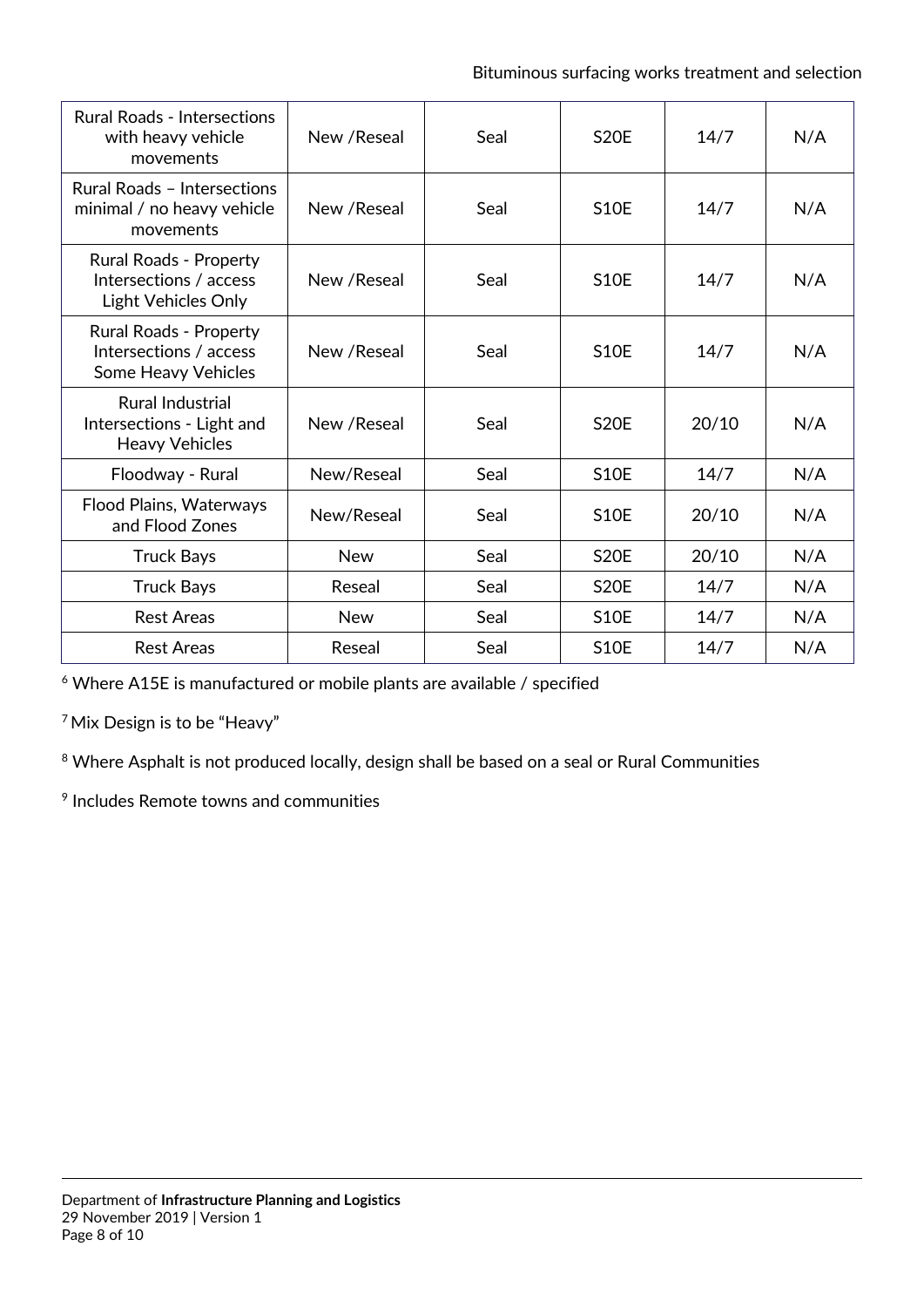# <span id="page-8-0"></span>**6. Mandatory asphalt placement areas**

| <b>Region</b>                     | <b>Road Extent</b>                                                                                                                                                                                                                                                                                                                                                                                                                                                                                                                                                                               |
|-----------------------------------|--------------------------------------------------------------------------------------------------------------------------------------------------------------------------------------------------------------------------------------------------------------------------------------------------------------------------------------------------------------------------------------------------------------------------------------------------------------------------------------------------------------------------------------------------------------------------------------------------|
| Darwin                            | McMinn St - Hickman Street<br><b>Stuart Hwy</b><br>$\bullet$<br>Stuart Hwy Inbound- Hickman Street - Hook Road<br>$\bullet$<br>McMinn St<br><b>Stuart Hwy to Frances Bay Drive</b><br>$\bullet$<br>Tiger Brennan Drive McMinn Street to Benison Street<br>$\bullet$<br>Bagot Road<br><b>Stuart Highway to Nightcliff Drive</b><br>$\bullet$<br><b>Trower Road</b><br>Nightcliff Drive - Vanderlin Drive<br>$\bullet$<br>Vanderlin Drive<br>Trower Road - McMillans Road<br>$\bullet$<br><b>McMillans Road</b><br>Bagot Road - Vanderlin Drive                                                    |
| Palmerston                        | Henry Wrigley Drive Mcmillans Rd to Airport boundary<br>Stuart Hwy TBD Roystonea Overpass All sections<br>$\bullet$<br>Temple Tce<br>Stuart Hwy - Chung Wah Tce<br>$\bullet$<br>Chung Wah Terrace Temple Terrace - Elrundie Avenue<br>$\bullet$<br>University Ave<br>Roystonea Avenue to Erlrundie Avenue<br>$\bullet$<br>Lambrick Ave<br>Chung Wah Terrace- Stuart Highway<br>$\bullet$<br>Roystonia Avenue<br><b>Stuart Hwy to Owston Avenue</b><br>$\bullet$<br>Berrimah Road - 1000m mark<br><b>Wishart Road</b><br>$\bullet$<br>Howard Springs Road Stuart Hwy to Whitewood Rd<br>$\bullet$ |
| Katherine                         | <b>Katherine Tce</b><br>Lindsay Street - O'Shea Terrace<br>$\bullet$                                                                                                                                                                                                                                                                                                                                                                                                                                                                                                                             |
| <b>Tennant Creek</b>              | 200m Nth of Blain St - Weaber Rd<br>Paterson St<br>$\bullet$                                                                                                                                                                                                                                                                                                                                                                                                                                                                                                                                     |
| <b>Alice Springs</b>              | <b>Stuart Hwy</b><br>Dixon Road to Traeger Avenue<br>$\bullet$<br>South Terrace to Barret Drive<br><b>Stephens Road</b><br>$\bullet$<br>Larapinta Drive<br>Stuart Hwy - Lovegrove Drive<br>$\bullet$<br><b>Bradshaw Drive to Taylor Street</b><br>Larapinta Drive<br>٠<br><b>Stott Tce</b><br>Stuart Hwy - East Side of Todd River<br>$\bullet$<br><b>Bridge</b><br>Tom Brown Roundabout                                                                                                                                                                                                         |
| Nhulunbuy                         | Nil                                                                                                                                                                                                                                                                                                                                                                                                                                                                                                                                                                                              |
| Rural Towns -<br><b>New Works</b> | Nil                                                                                                                                                                                                                                                                                                                                                                                                                                                                                                                                                                                              |